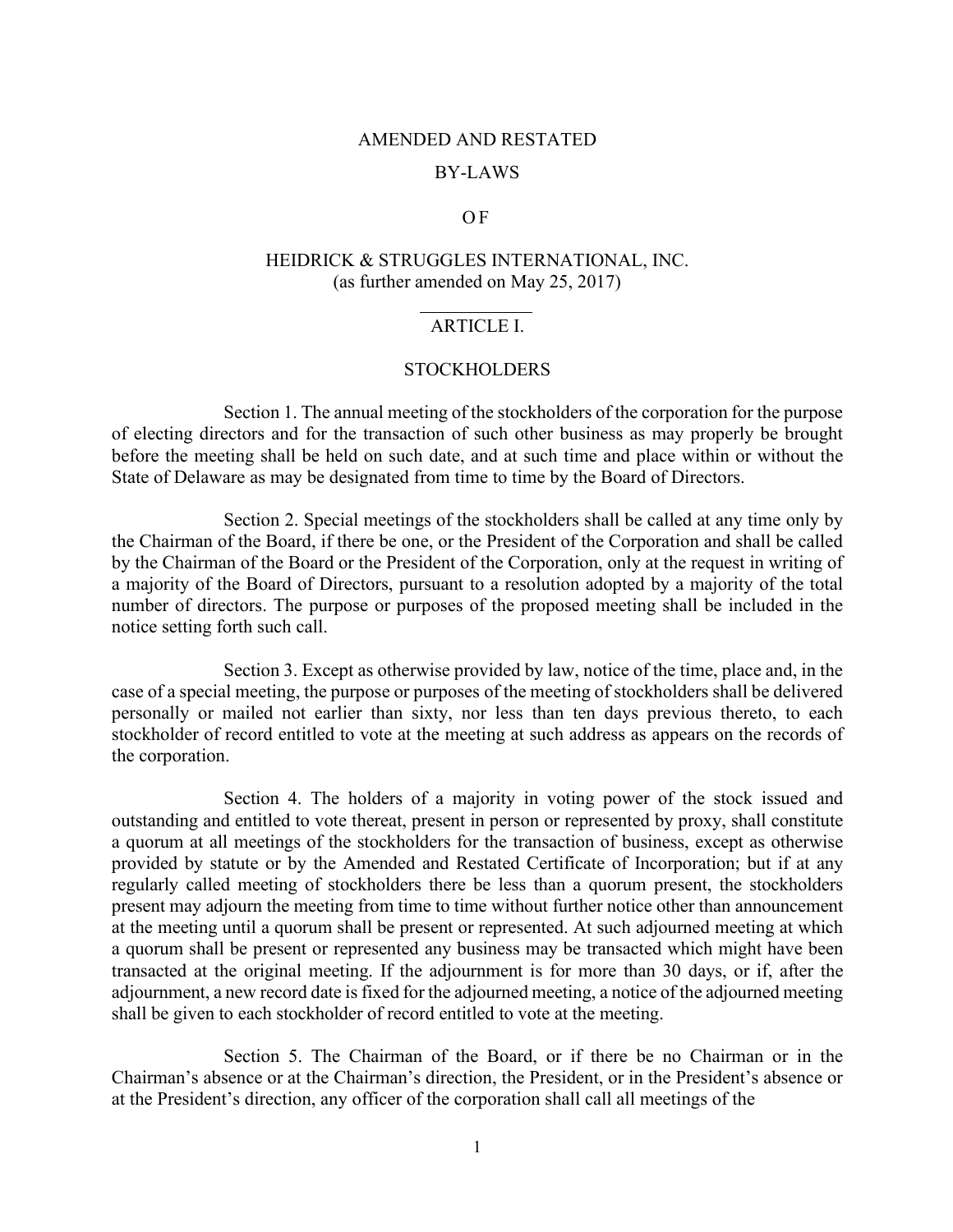stockholders to order and shall act as Chairman of such meeting. The Secretary of the corporation or, in such officer's absence, an Assistant Secretary shall act as secretary of the meeting. If neither the Secretary nor an Assistant Secretary is present, the Chairman of the meeting shall appoint a secretary of the meeting. Unless otherwise determined by the Board of Directors prior to the meeting, the Chairman of the meeting shall determine the order of business and shall have the authority in his or her discretion to regulate the conduct of any such meeting, including, without limitation, by imposing restrictions on the persons (other than stockholders of the corporation or their duly appointed proxies) who may attend any such meeting, whether any stockholder or stockholders' proxy may be excluded from any meeting of stockholders based upon any determination by the Chairman, in his or her sole discretion, that any such person has unduly disrupted or is likely to disrupt the proceedings thereat, and the circumstances in which any person may make a statement or ask questions at any meeting of stockholders. The Chairman of the meeting shall have authority to adjourn any meeting of stockholders.

Section 6. At all meetings of stockholders, any stockholder entitled to vote thereat shall be entitled to vote in person or by proxy, but no proxy shall be voted after three years from its date, unless such proxy provides for a longer period. Without limiting the manner in which a stockholder may authorize another person or persons to act for the stockholder as proxy pursuant to the General Corporation Law of the State of Delaware, the following shall constitute a valid means by which a stockholder may grant such authority: (1) a stockholder may execute a writing authorizing another person or persons to act for the stockholder as proxy, and execution of the writing may be accomplished by the stockholder or the stockholder's authorized officer, director, employee or agent signing such writing or causing his or her signature to be affixed to such writing by any reasonable means including, but not limited to, by facsimile signature; or (2) a stockholder may authorize another person or persons to act for the stockholder as proxy by transmitting or authorizing the transmission of a telegram, cablegram, or other means of electronic transmission to the person who will be the holder of the proxy or to a proxy solicitation firm, proxy support service organization or like agent duly authorized by the person who will be the holder of the proxy to receive such transmission, provided that any such telegram, cablegram or other means of electronic transmission must either set forth or be submitted with information from which it can be determined that the telegram, cablegram or other electronic transmission was authorized by the stockholder. If it is determined that such telegrams, cablegrams or other electronic transmissions are valid, the judge or judges of stockholder votes or, if there are no such judges, such other persons making that determination shall specify the information upon which they relied.

Any copy, facsimile telecommunication or other reliable reproduction of the writing or transmission created pursuant to the preceding paragraph of this Section 6 may be substituted or used in lieu of the original writing or transmission for any and all purposes for which the original writing or transmission could be used, provided that such copy, facsimile telecommunication or other reproduction shall be a complete reproduction of the entire original writing or transmission.

Proxies shall be filed with the Secretary of the meeting prior to or at the commencement of the meeting to which they relate.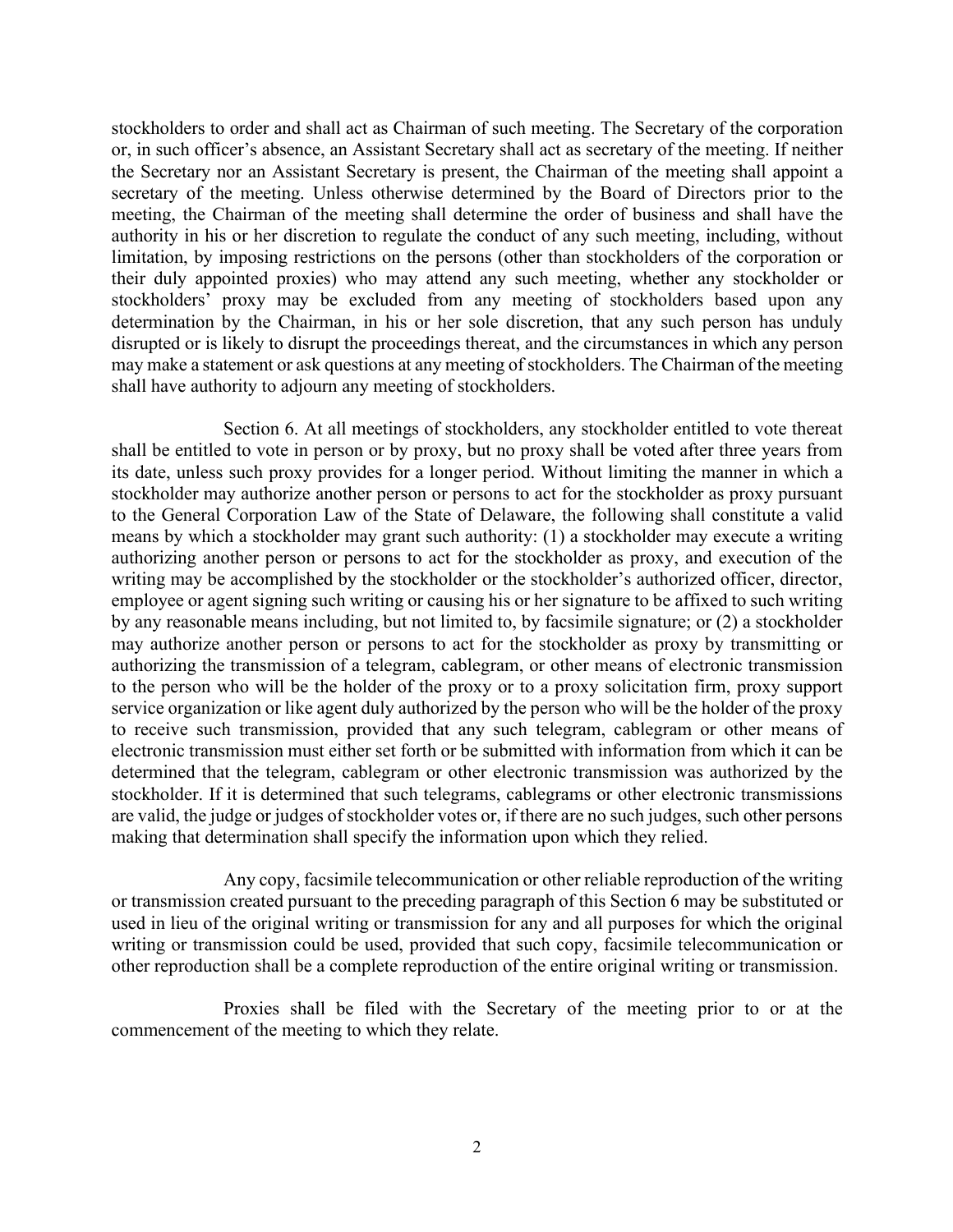Section 7. When a quorum is present at any meeting, the vote of the holders of a majority in voting power of the stock present in person or represented by proxy and entitled to vote on the matter shall decide any question brought before such meeting, unless the question is one upon which by express provision of statute or of the Amended and Restated Certificate of Incorporation or these By-Laws, a different vote is required, in which case such express provision shall govern and control the decision of such question.

Section 8. In order that the corporation may determine the stockholders (a) entitled to notice of or to vote at any meeting of stockholders or any adjournment thereof, or (b) if and to the extent permitted by the Amended and Restated Certificate of Incorporation, entitled to consent to corporate action in writing without a meeting, or (c) entitled to receive payment of any dividend or other distribution or allotment of any rights, or entitled to exercise any rights in respect of any change, conversion or exchange of stock or for the purpose of any other lawful action, the Board of Directors may fix a record date, which record date shall not precede the date upon which the resolution fixing the record date is adopted, and which record date (i) in the case of clause (a) above, shall not be more than sixty nor less than ten days before the date of such meeting, (ii) in the case of clause (b) above, shall not be more than ten days after the date upon which the resolution fixing the record date is adopted by the board of directors, and (iii) in the case of clause (c) above, shall not be more than sixty days prior to such action. If for any reason the Board of Directors shall not have fixed a record date for any such purpose, the record date for such purpose shall be determined as provided by law. Only those stockholders of record on the date so fixed or determined shall be entitled to any of the foregoing rights, notwithstanding the transfer of any such stock on the books of the corporation after any such record date so fixed or determined.

Section 9. The officer who has charge of the stock ledger of the corporation shall prepare and make at least ten days before every meeting of stockholders, a complete list of the stockholders entitled to vote at the meeting, arranged in alphabetical order, and showing the address of each stockholder and the number of shares registered in the name of each stockholder. Such list shall be open to the examination of any stockholder, for any purpose germane to the meeting, during ordinary business hours, for a period of at least ten days prior to the meeting, either at a place within the city where the meeting is to be held, which place shall be specified in the notice of meeting, or, if not so specified, at the place where the meeting is to be held. The list shall also be produced at the time and kept at the place of the meeting during the whole time thereof, and may be inspected by any stockholder who is present.

Section 10. The Board of Directors, in advance of all meetings of the stockholders, shall appoint one or more judges of stockholder votes, who may be stockholders or their proxies, but not directors of the corporation or candidates for office. In the event that the Board of Directors fails to so appoint judges of stockholder votes or, in the event that one or more judges of stockholder votes previously designated by the Board of Directors fails to appear or act at the meeting of stockholders, the Chairman of the meeting may appoint one or more judges of stockholder votes to fill such vacancy or vacancies. Judges of stockholder votes appointed to act at any meeting of the stockholders, before entering upon the discharge of their duties, shall be sworn faithfully to execute the duties of judge of stockholder votes with strict impartiality and according to the best of their ability and the oath so taken shall be subscribed by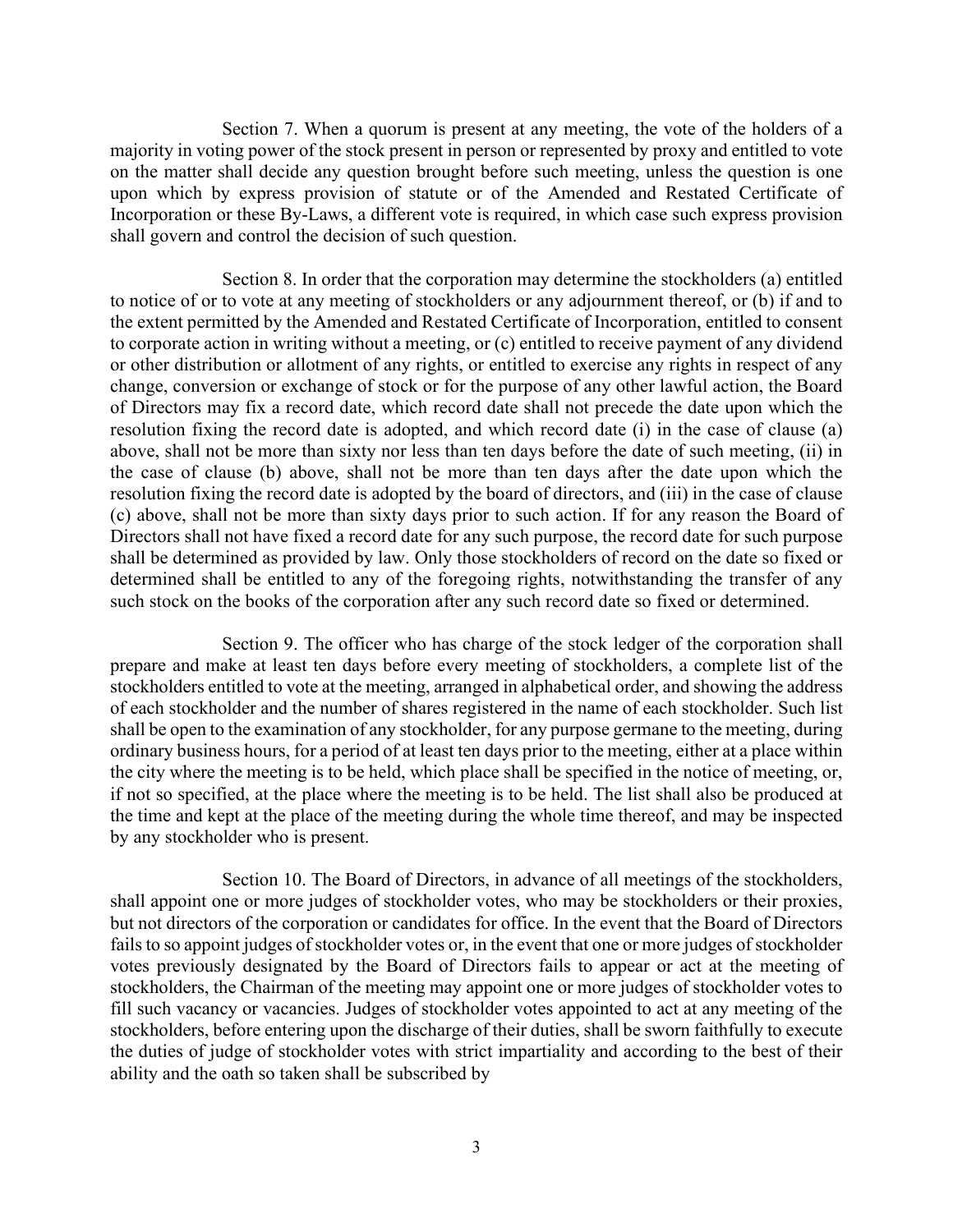them. Judges of stockholder votes shall, subject to the power of the Chairman of the meeting to open and close the polls, take charge of the polls, and, after the voting, shall make a certificate of the result of the vote taken.

Section 11. (A) *Annual Meetings of Stockholders.* (1) Nominations of persons for election to the Board of Directors of the corporation and the proposal of business to be considered by the stockholders may be made at an annual meeting of stockholders (a) pursuant to the corporation's notice of meeting delivered pursuant to Article 1, Section 3 of these By-Laws, (b) by or at the direction of the Board of Directors or of the Chairman of the Board or (c) by any stockholder of the corporation who is entitled to vote at the meeting, who complied with the notice procedures set forth in subparagraphs (2) and (3) of this paragraph (A) of this By-Law and who was a stockholder of record at the time such notice is delivered to the Secretary of the corporation.

(2) For nominations or other business to be properly brought before an annual meeting by a stockholder pursuant to clause (c) of paragraph (A)(1) of this By-Law, the stockholder must have given timely notice thereof in writing to the Secretary of the corporation, and, in the case of business other than nominations, such other business must be a proper matter for stockholder action. To be timely, a stockholder's notice shall be delivered to the Secretary at the principal executive offices of the corporation not less than sixty days nor more than ninety days prior to the first anniversary of the preceding year's annual meeting; *provided*, *however*, that in the event that the date of the annual meeting is advanced by more than thirty days, or delayed by more than sixty days, from such anniversary date, notice by the stockholder to be timely must be so delivered not earlier than the ninetieth day prior to such annual meeting and not later than the close of business on the later of the sixtieth day prior to such annual meeting or the tenth day following the day on which public announcement of the date of such meeting is first made. Such stockholder's notice shall set forth (a) as to each person whom the stockholder proposes to nominate for election or reelection as a director all information relating to such person that is required to be disclosed in solicitations of proxies for election of directors, or is otherwise required, in each case pursuant to Regulation 14A under the Securities Exchange Act of 1934, as amended (the "Exchange Act"), including such person's written consent to being named in the proxy statement as a nominee and to serving as a director if elected; (b) as to any other business that the stockholder proposes to bring before the meeting, a brief description of the business desired to be brought before the meeting, the reasons for conducting such business at the meeting and any material interest in such business of such stockholder and the beneficial owner, if any, on whose behalf the proposal is made; and (c) as to the stockholder giving the notice and the beneficial owner, if any, on whose behalf the nomination or proposal is made (i) the name and address of such stockholder, as they appear on the corporation's books, and of such beneficial owner and (ii) the class and number of shares of the corporation which are owned beneficially and of record by such stockholder and such beneficial owner.

(3) Notwithstanding anything in the second sentence of paragraph  $(A)(2)$  of this By-Law to the contrary, in the event that the number of directors to be elected to the Board of Directors of the corporation is increased and there is no public announcement naming all of the nominees for director or specifying the size of the increased Board of Directors made by the corporation at least seventy days prior to the first anniversary of the preceding year's annual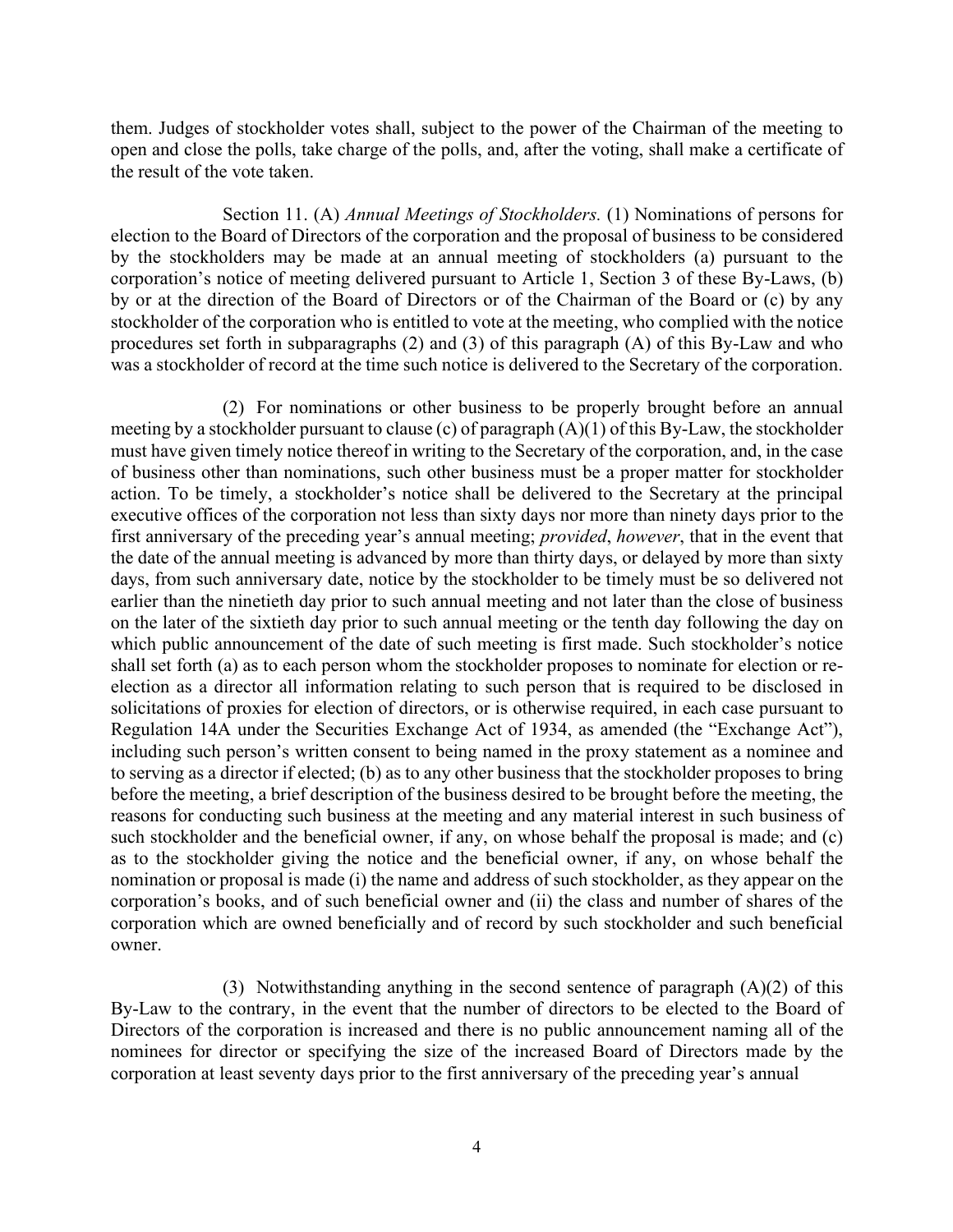meeting, a stockholder's notice required by this By-Law shall also be considered timely, but only with respect to nominees for any new positions created by such increase, if it shall be delivered to the Secretary at the principal executive offices of the corporation not later than the close of business on the tenth day following the day on which such public announcement is first made by the corporation.

*(B) Special Meetings of Stockholders.* Only such business shall be conducted at a special meeting of stockholders as shall have been brought before the meeting pursuant to the corporation's notice of meeting pursuant to Article I, Section 2 of these By-Laws. Nominations of persons for election to the Board of Directors may be made at a special meeting of stockholders at which directors are to be elected pursuant to the corporation's notice of meeting (a) by or at the direction of the Board of Directors or (b) by any stockholder of the corporation who is entitled to vote at the meeting, who complies with the notice procedures set forth in this By-Law and who is a stockholder of record at the time such notice is delivered to the Secretary of the corporation. Nominations by stockholders of persons for election to the Board of Directors may be made at such a special meeting of stockholders if the stockholder's notice as required by paragraph  $(A)(2)$ of this By-Law shall be delivered to the Secretary at the principal executive offices of the corporation not earlier than the ninetieth day prior to such special meeting and not later than the close of business on the later of the sixtieth day prior to such special meeting or the tenth day following the day on which public announcement is first made of the date of the special meeting and of the nominees proposed by the Board of Directors to be elected at such meeting.

*(C) General.* (1) Only persons who are nominated in accordance with the procedures set forth in this By-Law shall be eligible to serve as directors and only such business shall be conducted at a meeting of stockholders as shall have been brought before the meeting in accordance with the procedures set forth in this By-Law. Except as otherwise provided by law, the Amended and Restated Certificate of Incorporation or these By-Laws, the Chairman of the meeting shall have the power and duty to determine whether a nomination or any business proposed to be brought before the meeting was made in accordance with the procedures set forth in this By-Law and, if any proposed nomination or business is not in compliance with this By-Law, to declare that such defective nomination shall be disregarded or that such proposed business shall not be transacted.

(2) For purposes of this By-Law, "public announcement" shall mean disclosure in a press release reported by the Dow Jones News Service, Associated Press or comparable national news service or in a document publicly filed by the corporation with the Securities and Exchange Commission pursuant to Section 13, 14 or 15(d) of the Exchange Act.

(3) For purposes of this By-Law, no adjournment nor notice of adjournment of any meeting shall be deemed to constitute a new notice of such meeting for purposes of this Section 11, and in order for any notification required to be delivered by a stockholder pursuant to this Section 11 to be timely, such notification must be delivered within the periods set forth above with respect to the originally scheduled meeting.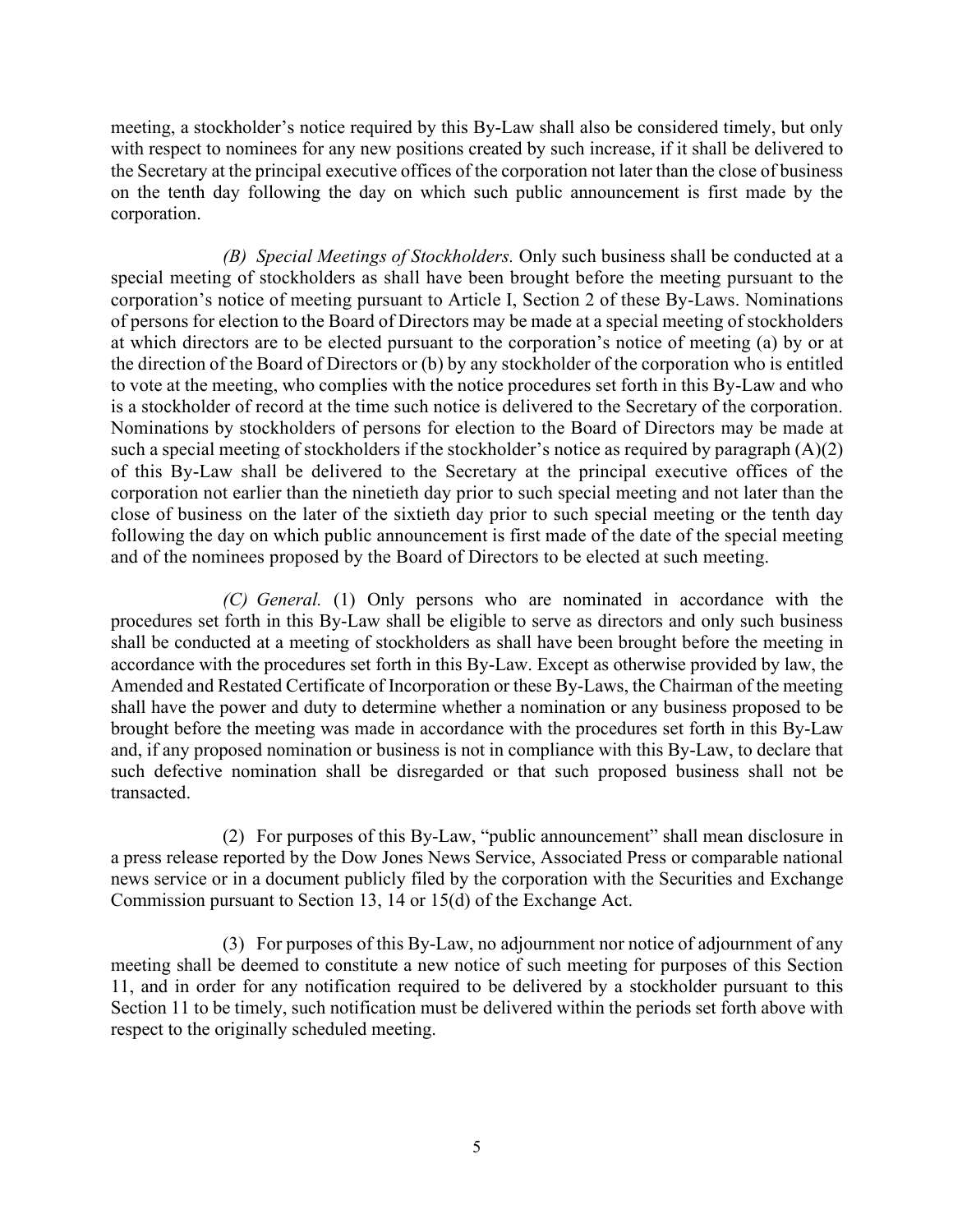(4) Notwithstanding the foregoing provisions of this By-Law, a stockholder shall also comply with all applicable requirements of the Exchange Act and the rules and regulations thereunder with respect to the matters set forth in this By-Law. Nothing in this By-Law shall be deemed to affect any rights of stockholders to request inclusion of proposals in the corporation's proxy statement pursuant to Rule 14a-8 under the Exchange Act.

#### ARTICLE II.

#### BOARD OF DIRECTORS

Section 1. The Board of Directors of the corporation shall consist of such number of directors, not less than seven directors and not more than fifteen directors, as shall from time to time be fixed exclusively by resolution adopted by affirmative vote of a majority of the total number of Directors that the Corporation would have if there are no vacancies on the Board of Directors. Directors shall (except as hereinafter provided for the filling of vacancies and newly created directorships) be elected by the holders of a plurality of the voting power present in person or represented by proxy and entitled to vote. A majority of the total number of directors then in office (but not less than one-third of the number of directors constituting the entire Board of Directors) shall constitute a quorum for the transaction of business and, except as otherwise provided by law or by the corporation's Amended and Restated Certificate of Incorporation, the act of a majority of the directors present at any meeting at which there is a quorum shall be the act of the Board of Directors. Directors need not be stockholders.

Section 2. Any newly created directorship on the Board of Directors that results from an increase in the number of directors shall, subject to the rights of holders of any shares of Preferred Stock, be filled only by a majority of the directors then in office, provided that a quorum is present. Any other vacancy may, subject to the rights of holders of any shares of Preferred Stock, be filled only by a majority of the Directors, although less than a quorum, or by a sole remaining director. Any Director appointed to fill a vacancy or a newly created directorship shall hold office until the next annual meeting of stockholders, and until his or her successor is elected and qualified or until his or her earlier resignation or removal. If any applicable provision of the General Corporation Law of the State of Delaware expressly confers power on stockholders to fill such a directorship at a special meeting of stockholders, such a directorship may be filled at such meeting only by the affirmative vote of at least 75 percent in voting power of all shares of the corporation entitled to vote generally in the election of directors, voting as a single class.

Section 3. Meetings of the Board of Directors shall be held at such place within or without the State of Delaware as may from time to time be fixed by resolution of the Board or as may be specified in the notice of any meeting. Regular meetings of the Board of Directors shall be held at such times as may from time to time be fixed by resolution of the Board and special meetings may be held at any time upon the call of the Chairman of the Board or the President, by oral, or written notice including, telegraph, telex or transmission of a telecopy, e-mail or other means of transmission, duly served on or sent or mailed to each director to such director's address or telecopy number as shown on the books of the corporation not less than one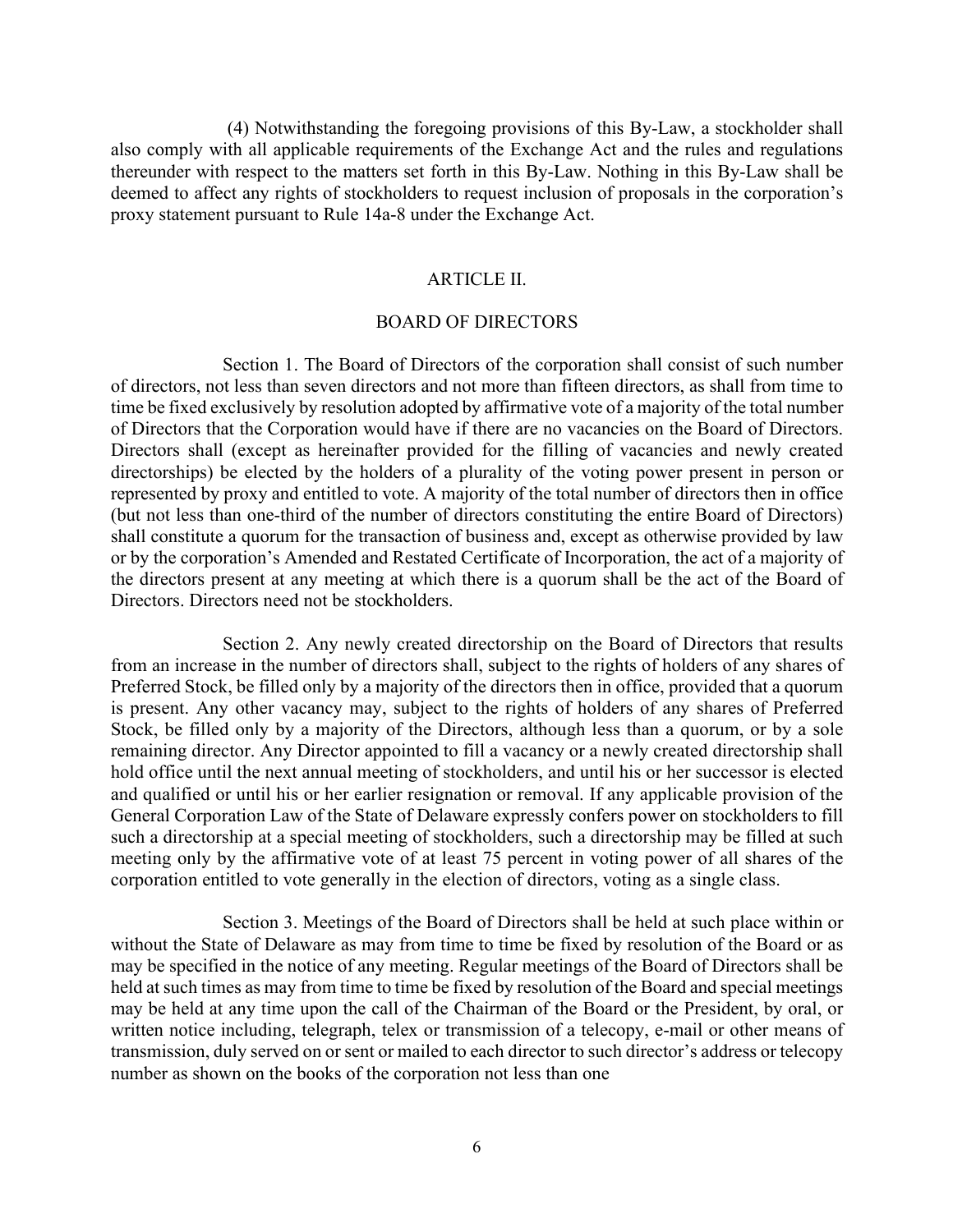day before the meeting. The notice of any meeting need not specify the purposes thereof. A meeting of the Board may be held without notice immediately after the annual meeting of stockholders at the same place at which such meeting is held. Notice need not be given of regular meetings of the Board held at times fixed by resolution of the Board. Notice of any meeting need not be given to any director who shall attend such meeting in person (except when the director attends a meeting for the express purpose of objecting at the beginning of the meeting, to the transaction of any business because the meeting is not lawfully called or convened), or who shall waive notice thereof, before or after such meeting, in writing.

Section 4. Notwithstanding the foregoing, whenever the holders of any one or more series of Preferred Stock issued by the corporation shall have the right, voting separately by series, to elect directors at an annual or special meeting of stockholders, the election, term of office, removal, filling of vacancies and other features of such directorships shall be governed by the terms of the Amended and Restated Certificate of Incorporation applicable thereto. The number of directors that may be elected by the holders of any such series of Preferred Stock shall be in addition to the number fixed by or pursuant to the By-Laws. Except as otherwise expressly provided in the terms of such series, the number of directors that may be so elected by the holders of any such series of stock shall be elected for terms expiring at the next annual meeting of stockholders and vacancies among directors so elected by the separate vote of the holders of any such series of Preferred Stock shall be filled by the affirmative vote of a majority of the remaining directors elected by such series, or, if there are no such remaining directors, by the holders of such series in the same manner in which such series initially elected a director.

Section 5. If at any meeting for the election of directors, the corporation has outstanding more than one class of stock, and one or more such classes or series thereof are entitled to vote separately as a class, and there shall be a quorum of only one such class or series of stock, that class or series of stock shall be entitled to elect its quota of directors notwithstanding absence of a quorum of the other class or series of stock.

Section 6. The Board of Directors may designate three or more directors to constitute an executive committee, one of whom shall be designated Chairman of such committee. The members of such committee shall hold such office until their successors are elected and qualify. Any vacancy occurring in the committee shall be filled by the Board of Directors. Regular meetings of the committee shall be held at such times and on such notice and at such places as it may from time to time determine. The committee shall act, advise with and aid the officers of the corporation in all matters concerning its interest and the management of its business, and shall generally perform such duties and exercise such powers as may from time to time be delegated to it by the Board of Directors, and shall have authority to exercise all the powers of the Board of Directors, so far as may be permitted by law, in the management of the business and the affairs of the corporation whenever the Board of Directors is not in session or whenever a quorum of the Board of Directors fails to attend any regular or special meeting of such Board. The committee shall have power to authorize the seal of the corporation to be affixed to all papers which are required by the Delaware General Corporation Law to have the seal affixed thereto. The fact that the executive committee has acted shall be conclusive evidence that the Board of Directors was not in session at such time or that a quorum of the Board had failed to attend the regular or special meeting thereof.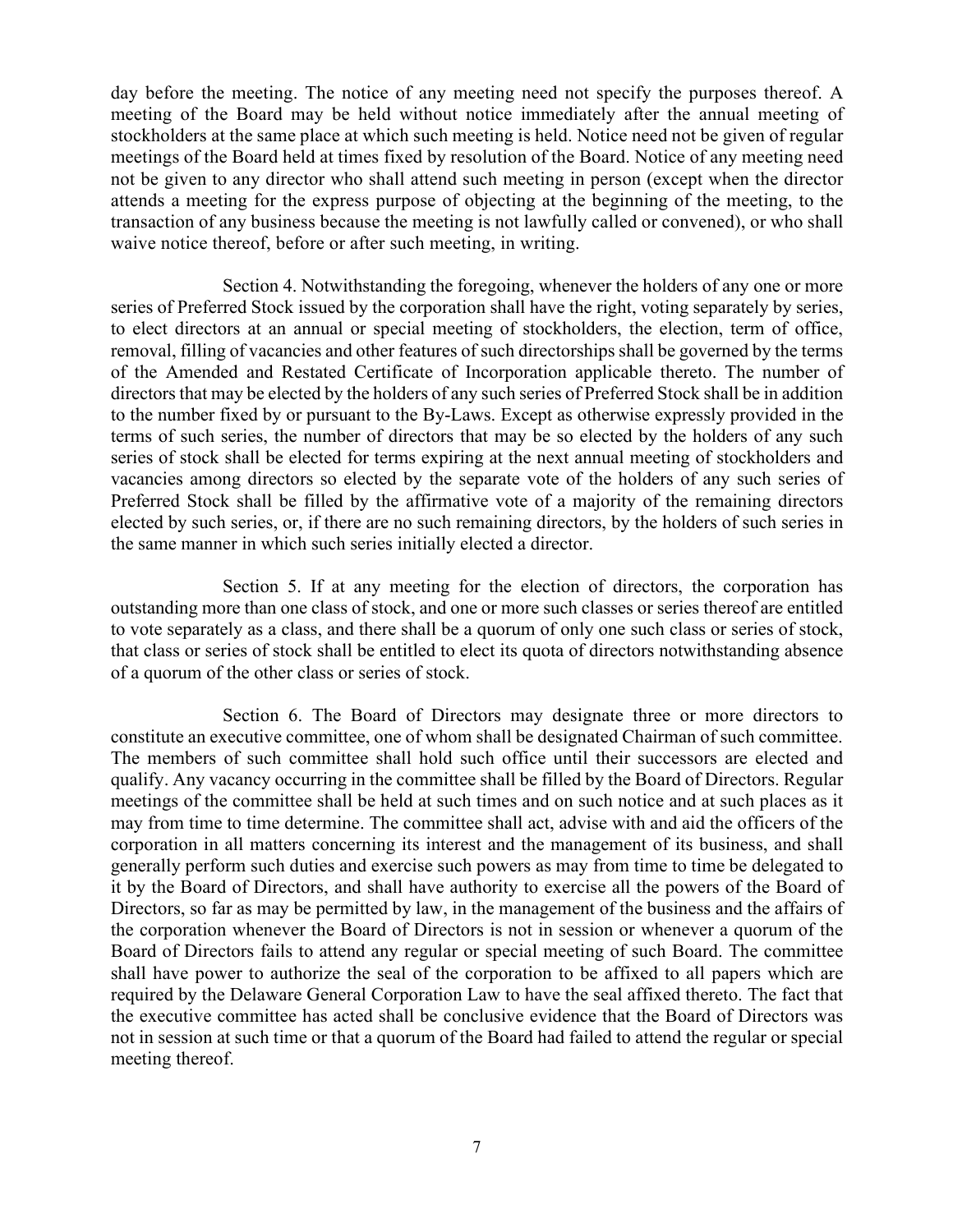The executive committee shall keep regular minutes of its transactions and shall cause them to be recorded in a book kept in the office of the corporation designated for that purpose, and shall report the same to the Board of Directors at their regular meeting. The committee shall make and adopt its own rules for the government thereof and shall elect its own officers.

Section 7. The Board of Directors may from time to time establish such other committees to serve at the pleasure of the Board which shall be comprised of such members of the Board and have such duties as the Board shall from time to time establish. Any director may belong to any number of committees of the Board. The Board may also establish such other committees with such members (whether or not directors) and such duties as the Board may from time to time determine.

Section 8. Unless otherwise restricted by the Amended and Restated Certificate of Incorporation or these By-Laws, any action required or permitted to be taken at any meeting of the Board of Directors or of any committee thereof may be taken without a meeting if all members of the Board or committee, as the case may be, consent thereto in writing, and the writing or writings are filed with the minutes of proceedings of the Board of Directors.

Section 9. The members of the Board of Directors or any committee thereof may participate in a meeting of such Board or committee, as the case may be, by means of conference telephone or similar communications equipment by means of which all persons participating in the meeting can hear each other, and participation in a meeting pursuant to this subsection shall constitute presence in person at such a meeting.

Section 10. The Board of Directors may establish policies for the compensation of directors and for the reimbursement of the expenses of directors, in each case, in connection with services provided by directors to the corporation.

### ARTICLE III.

#### **OFFICERS**

Section 1. The Board of Directors, as soon as may be after each annual meeting of the stockholders, shall elect officers of the corporation, including a Chairman of the Board or President and a Secretary. The Board of Directors may also from time to time elect such other officers (including one or more Vice Presidents, a Treasurer, one or more Assistant Vice Presidents, one or more Assistant Secretaries and one or more Assistant Treasurers) as it may deem proper or may delegate to any elected officer of the corporation the power to appoint and remove any such other officers and to prescribe their respective terms of office, authorities and duties. Any Vice President may be designated Executive, Senior or Corporate, or may be given such other designation or combination of designations as the Board of Directors may determine. Any two or more offices may be held by the same person.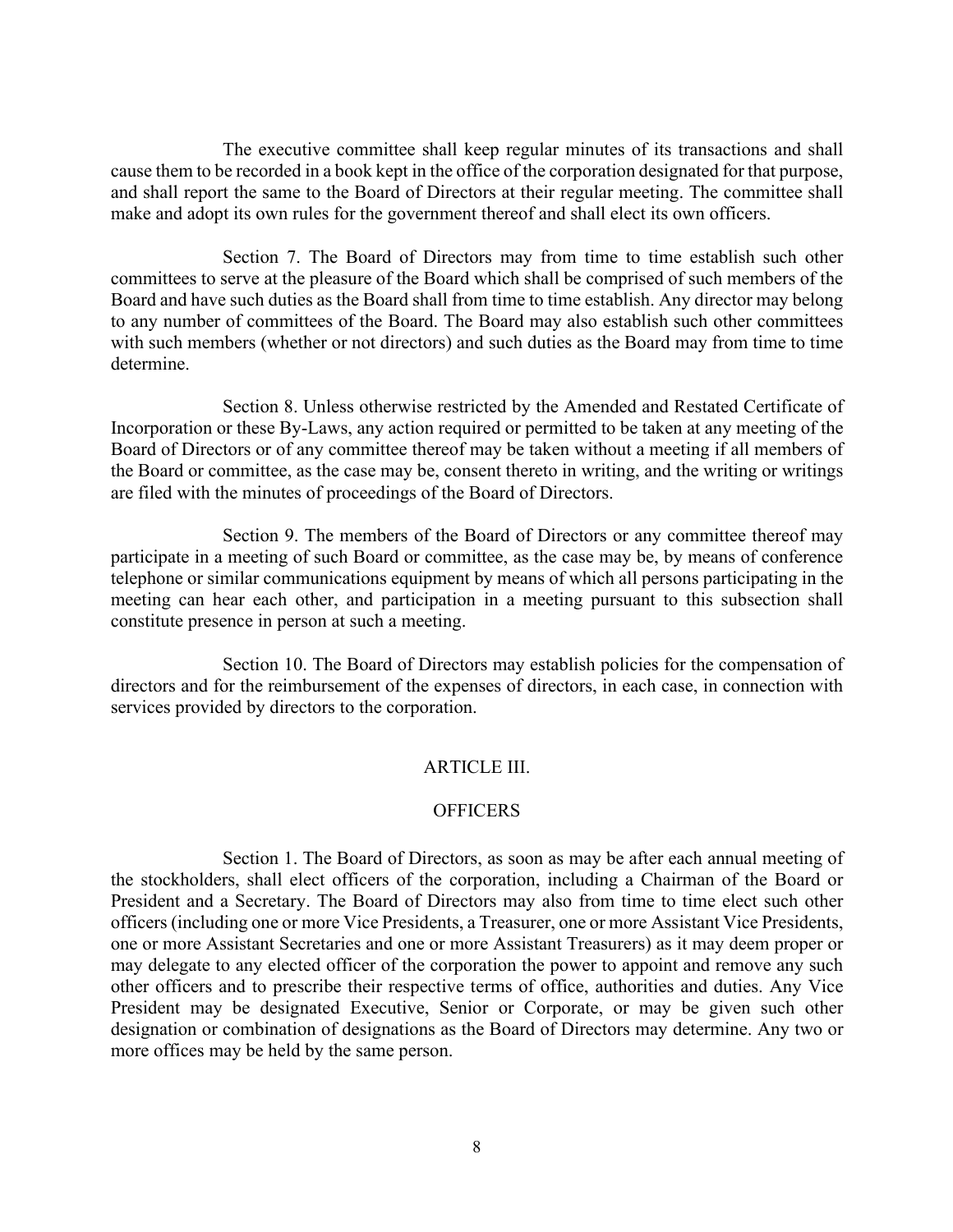Section 2. All officers of the corporation elected by the Board of Directors shall hold office for such term as may be determined by the Board of Directors or until their respective successors are chosen and qualified. Any officer may be removed from office at any time either with or without cause by the affirmative vote of a majority of the members of the Board then in office, or, in the case of appointed officers, by any elected officer upon whom such power of removal shall have been conferred by the Board of Directors.

Section 3. Each of the officers of the corporation elected by the Board of Directors or appointed by an officer in accordance with these By-laws shall have the powers and duties prescribed by law, by the By-Laws or by the Board of Directors and, in the case of appointed officers, the powers and duties prescribed by the appointing officer, and, unless otherwise prescribed by the By-Laws or by the Board of Directors or such appointing officer, shall have such further powers and duties as ordinarily pertain to that office. The Chairman of the Board or the President, as determined by the Board of Directors, shall be the Chief Executive Officer and shall have the general direction of the affairs of the corporation.

Section 4. Unless otherwise provided in these By-Laws, in the absence or disability of any officer of the corporation, the Board of Directors may, during such period, delegate such officer's powers and duties to any other officer or to any director and the person to whom such powers and duties are delegated shall, for the time being, hold such office.

## ARTICLE IV.

### CERTIFICATES OF STOCK

Section 1. The shares of stock of the corporation shall be represented by certificates, provided that the Board of Directors may provide by resolution or resolutions that some or all of any or all classes or series of the corporation's stock shall be uncertificated shares. Any such resolution shall not apply to shares represented by a certificate until such certificate is surrendered to the corporation. Notwithstanding the adoption of such a resolution by the Board of Directors, every holder of stock represented by certificates and upon request every holder of uncertificated shares shall be entitled to have a certificate signed by, or in the name of the corporation by the Chairman of the Board of Directors, or the President or a Vice President, and by the Treasurer or an Assistant Treasurer or the Secretary or an Assistant Secretary of the corporation, or as otherwise permitted by law, representing the number of shares registered in certificate form. Any or all the signatures on the certificate may be a facsimile.

Section 2. Transfers of stock shall be made on the books of the corporation by the holder of the shares in person or by such holder's attorney upon surrender and cancellation of certificates for a like number of shares, or as otherwise provided by law with respect to uncertificated shares.

Section 3. No certificate for shares of stock in the corporation shall be issued in place of any certificate alleged to have been lost, stolen or destroyed, except upon production of such evidence of such loss, theft or destruction and upon delivery to the corporation of a bond of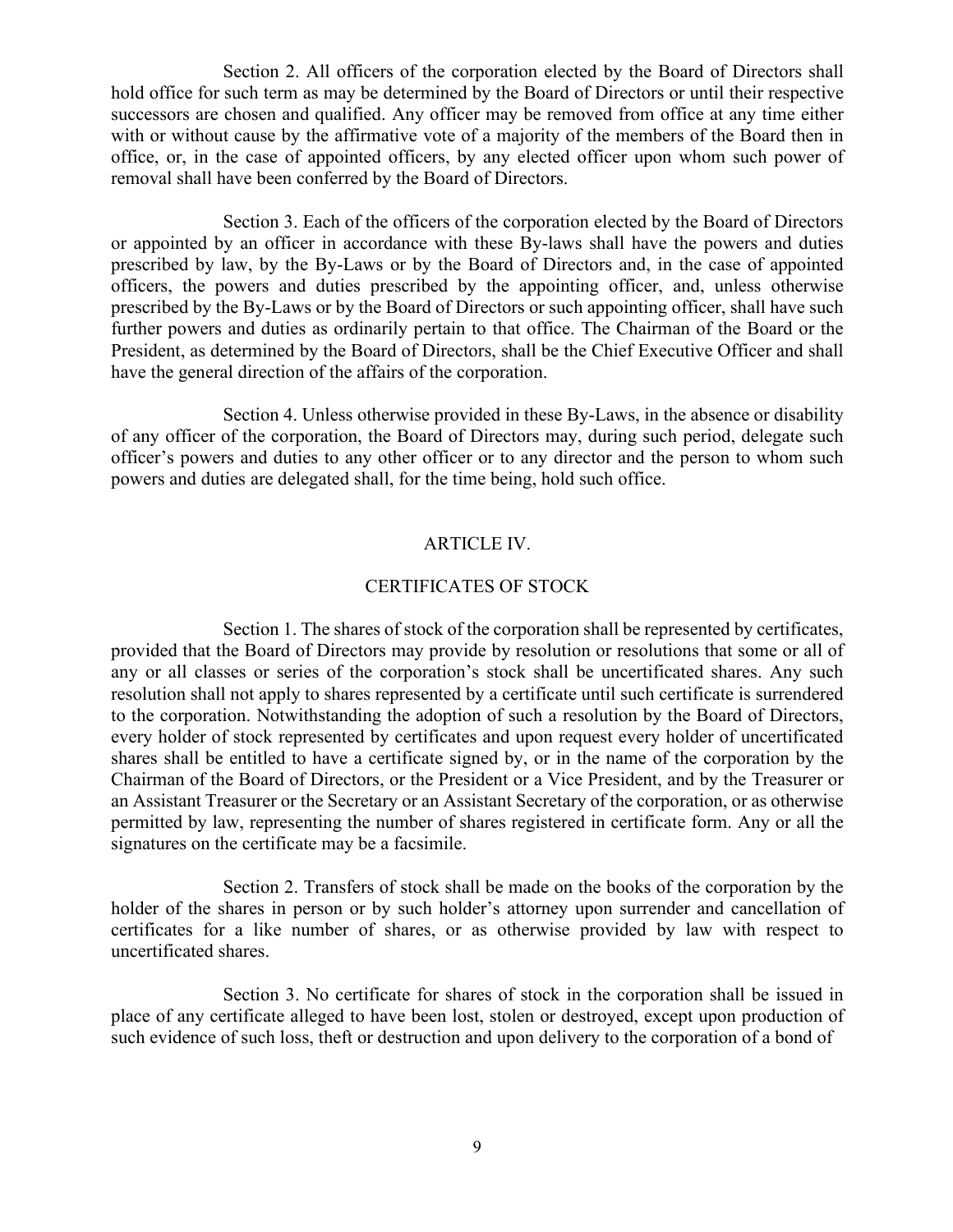indemnity in such amount, upon such terms and secured by such surety, as the Board of Directors in its discretion may require.

### ARTICLE V.

### CORPORATE BOOKS

The books of the corporation may be kept outside of the State of Delaware at such place or places as the Board of Directors may from time to time determine.

## ARTICLE VI.

### CHECKS, NOTES, PROXIES, ETC.

All checks and drafts on the corporation's bank accounts and all bills of exchange and promissory notes, and all acceptances, obligations and other instruments for the payment of money, shall be signed by such officer or officers or agent or agents as shall be hereunto authorized from time to time by the Board of Directors. Proxies to vote and consents with respect to securities of other corporations owned by or standing in the name of the corporation may be executed and delivered from time to time on behalf of the corporation by the Chairman of the Board, the President, or by such officers as the Board of Directors may from time to time determine.

### ARTICLE VII.

### FISCAL YEAR

The fiscal year of the corporation shall begin on the first day of January in each year and shall end on the thirty-first day of December following.

### ARTICLE VIII.

#### CORPORATE SEAL

The corporate seal shall have inscribed thereon the name of the corporation. In lieu of the corporate seal, when so authorized by the Board of Directors or a duly empowered committee thereof, a facsimile thereof may be impressed or affixed or reproduced.